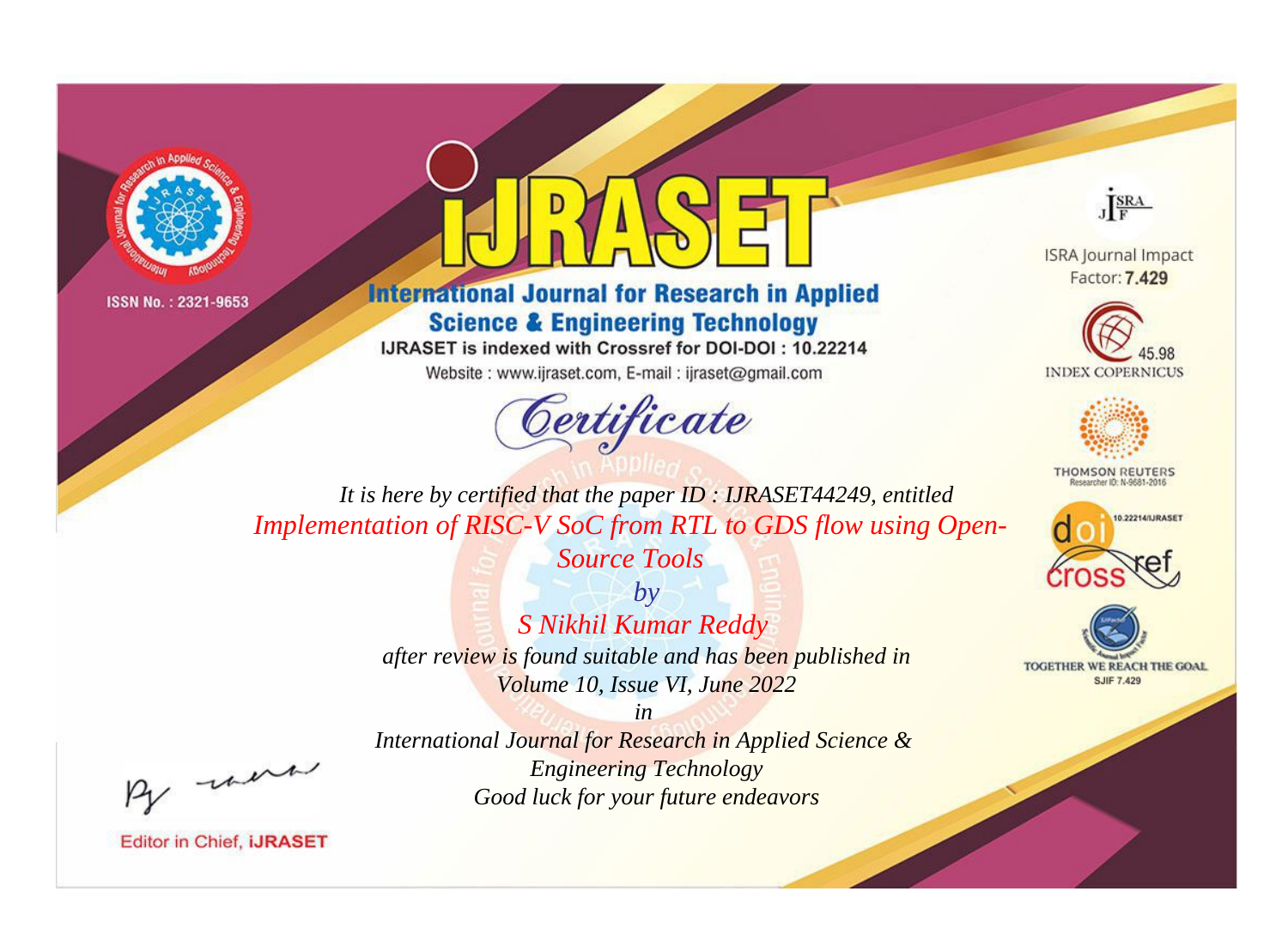



**International Journal for Research in Applied Science & Engineering Technology** 

IJRASET is indexed with Crossref for DOI-DOI: 10.22214

Website: www.ijraset.com, E-mail: ijraset@gmail.com





**ISRA Journal Impact** Factor: 7.429





**THOMSON REUTERS** 



TOGETHER WE REACH THE GOAL **SJIF 7.429** 

*It is here by certified that the paper ID : IJRASET44249, entitled Implementation of RISC-V SoC from RTL to GDS flow using Open-*

*Source Tools*

*by Shashank Viswanath Hosmath after review is found suitable and has been published in Volume 10, Issue VI, June 2022*

*in* 

*International Journal for Research in Applied Science & Engineering Technology Good luck for your future endeavors*

, were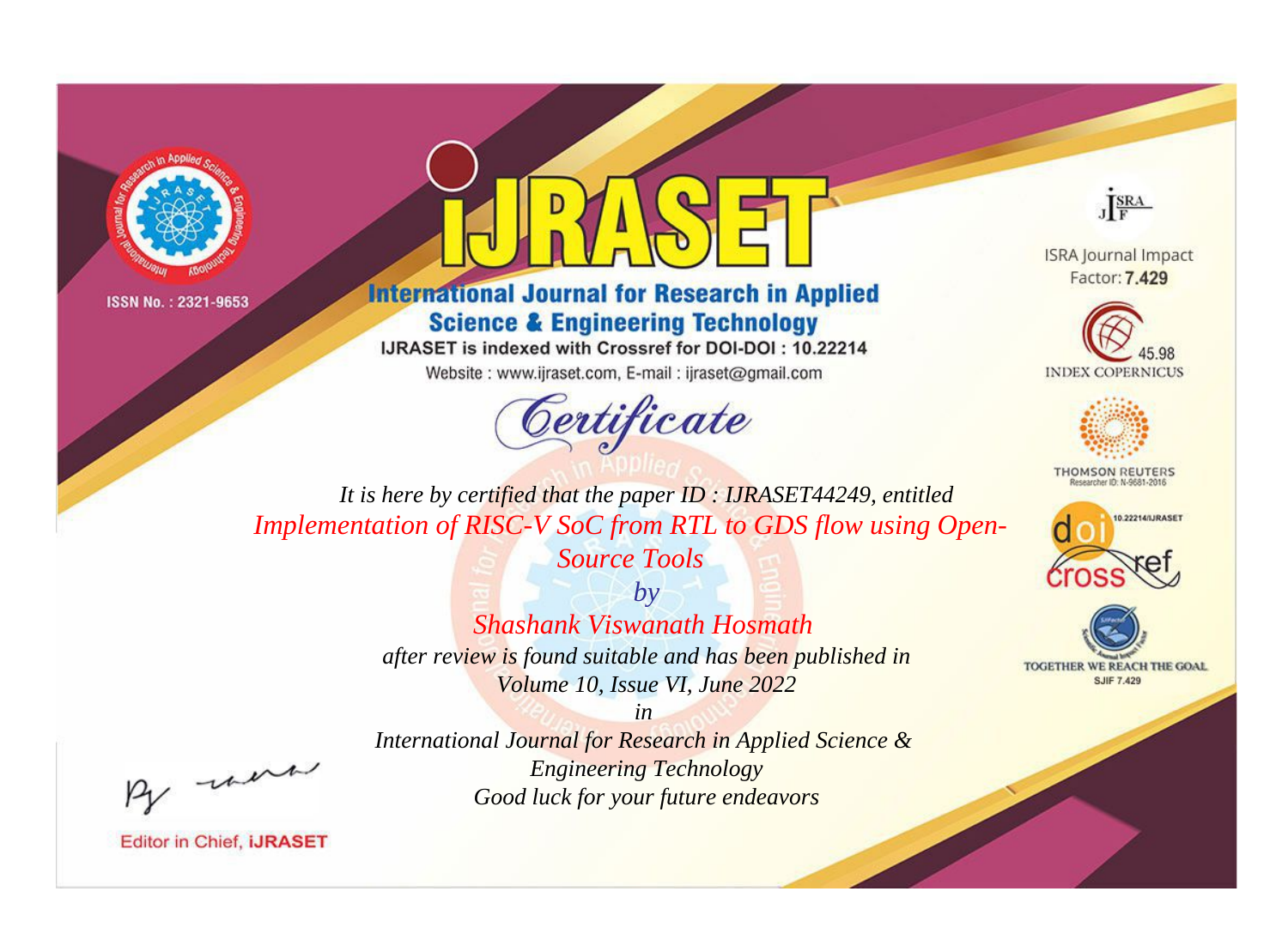



## **International Journal for Research in Applied Science & Engineering Technology**

IJRASET is indexed with Crossref for DOI-DOI: 10.22214

Website: www.ijraset.com, E-mail: ijraset@gmail.com



JERA

**ISRA Journal Impact** Factor: 7.429





**THOMSON REUTERS** 



TOGETHER WE REACH THE GOAL **SJIF 7.429** 

*It is here by certified that the paper ID : IJRASET44249, entitled Implementation of RISC-V SoC from RTL to GDS flow using Open-*

> *Source Tools by Sharanakumar*

*after review is found suitable and has been published in Volume 10, Issue VI, June 2022*

*in* 

, un

*International Journal for Research in Applied Science & Engineering Technology Good luck for your future endeavors*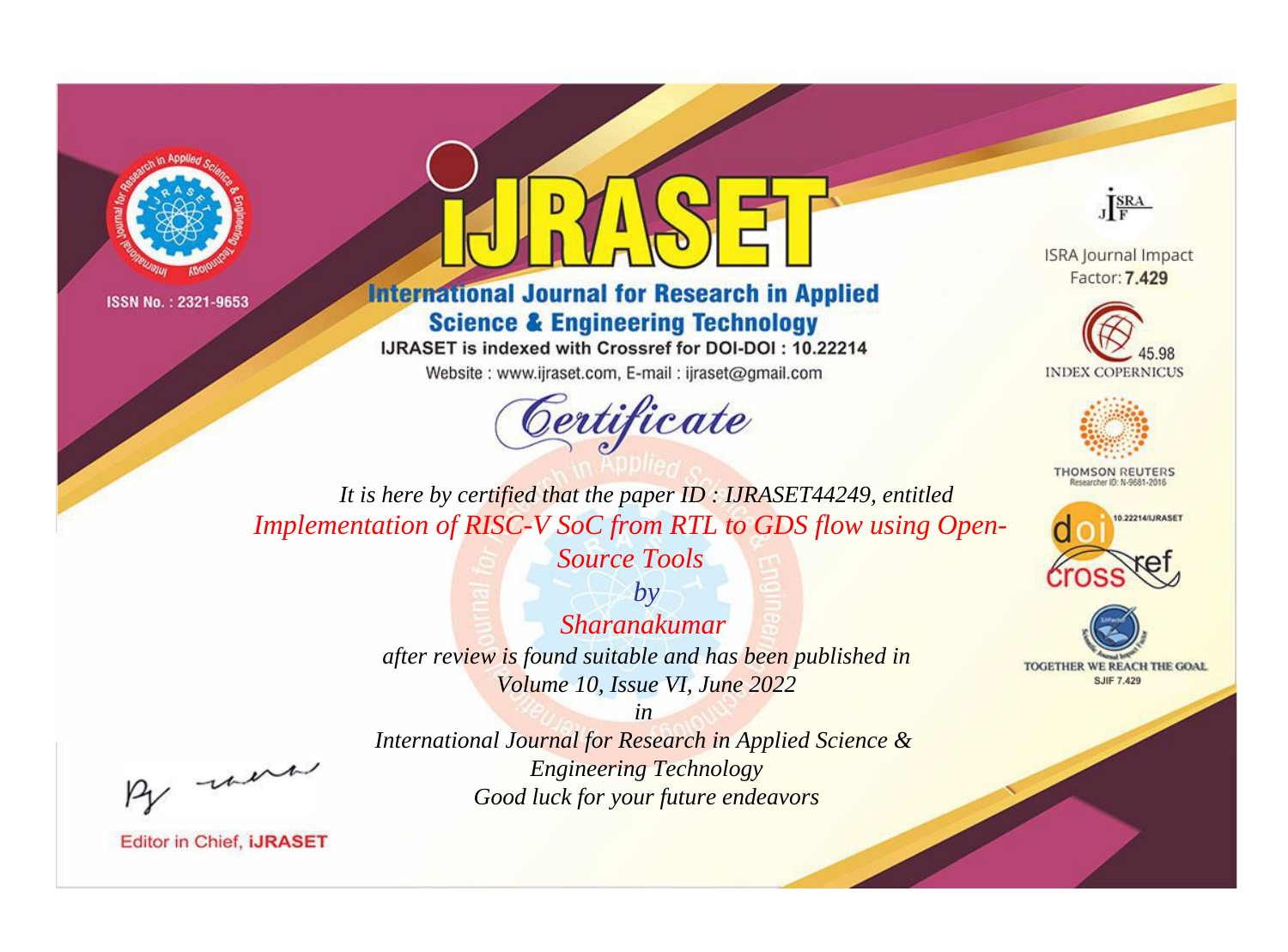



**International Journal for Research in Applied Science & Engineering Technology** 

IJRASET is indexed with Crossref for DOI-DOI: 10.22214

Website: www.ijraset.com, E-mail: ijraset@gmail.com



JERA

**ISRA Journal Impact** Factor: 7.429





**THOMSON REUTERS** 



TOGETHER WE REACH THE GOAL **SJIF 7.429** 

*It is here by certified that the paper ID : IJRASET44249, entitled Implementation of RISC-V SoC from RTL to GDS flow using Open-*

*Source Tools*

*Sandeep after review is found suitable and has been published in Volume 10, Issue VI, June 2022*

*by*

, un

*International Journal for Research in Applied Science & Engineering Technology Good luck for your future endeavors*

*in*